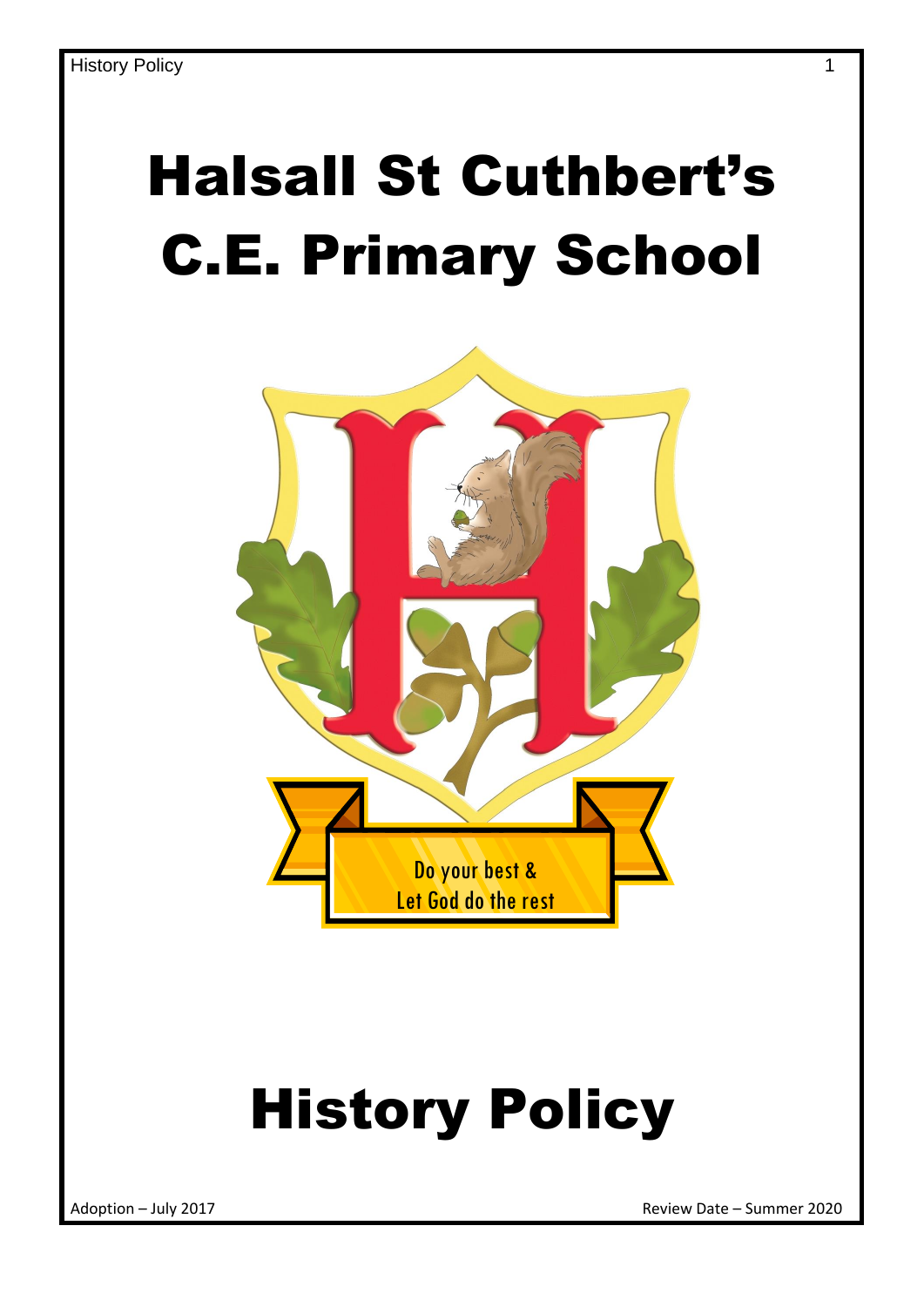## **Equal Opportunities**

At Halsall St Cuthbert's Primary School we recognise the responsibility of all schools to provide a broad and balanced curriculum for all pupils. In History the National Curriculum is the starting point for planning a curriculum that meets the specific needs of individuals and groups of pupils. We have adopted the statutory inclusion statement on providing effective learning opportunities for all pupils. When planning teachers will modify, as necessary, the National Curriculum programmes of study to provide all pupils with relevant and appropriately challenging work at each key stage, in order to provide a more inclusive curriculum which:

- sets suitable learning challenges
- responds to pupils' diverse learning needs
- overcomes potential barriers to learning and assessment for individuals and groups of pupils.

 $\bullet$ 

All children should have equal access to resources and activities enabling them to develop their skills to the best of their personal ability. The SENCo and History Co-ordinator jointly advise teachers on the support which can be provided for individual children with particular educational needs, including high ability pupils. Specialist equipment will be purchased as required to meet specific needs.

## **Document Purpose**

This policy document aims to reflect the philosophy of our school in relation to how History is both taught and learnt. It provides a framework through which all staff can approach History and gives guidance in areas such as curriculum content, planning and assessment.

## **Aims - Foundation Stage**

At the foundation stage children will:

- Show curiosity and interest by exploring their surroundings.
- Investigate the past by identifying key features and stating likes and dislikes.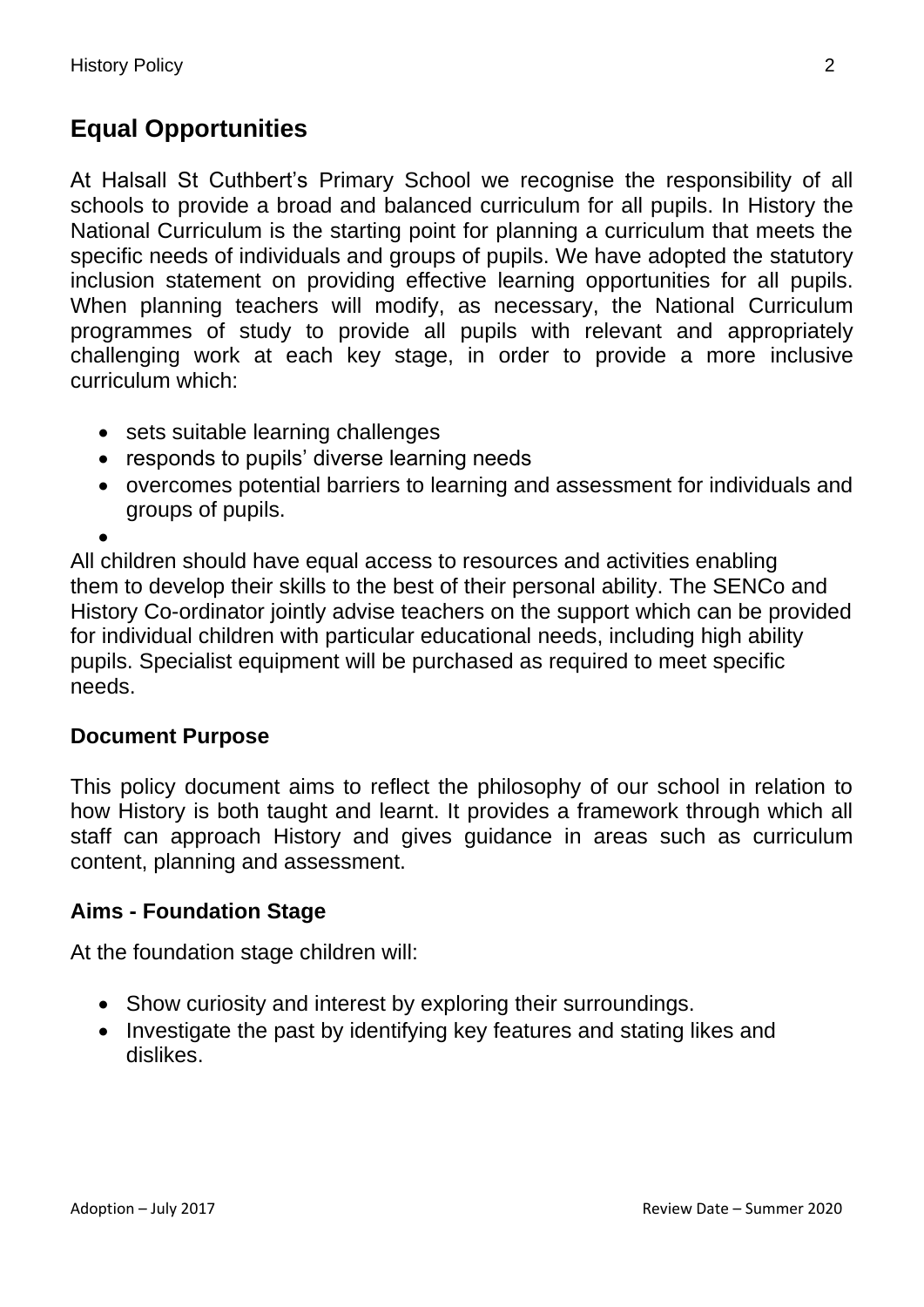## **History Aims – Key Stage 1**

During Key Stage 1 pupils learn about people's lives and lifestyles. They find out about significant men, women, children and events from the recent and more distant past, including those from both Britain and the wider world. They listen and respond to stories and use sources of information to help them ask and answer questions. They learn how the past is different from the present.

#### Chronological understanding

- 1. Pupils should be taught to:
- a. place events and objects in chronological order

b. use common words and phrases relating to the passing of time (for example, before, after, a long time ago, past).

#### Knowledge and understanding of events, people and changes in the past

2. Pupils should be taught to:

a. recognise why people did things, why events happened and what happened as a result

b. identify differences between ways of life at different times.

#### Historical interpretation

3. Pupils should be taught to identify different ways in which the past is represented.

#### Historical enquiry

4. Pupils should be taught:

a. how to find out about the past from a range of sources of information (for example, stories, eye-witness accounts, pictures and photographs, artefacts, historic buildings and visits to museums, galleries and sites, the use of ICT-based sources)

b. to ask and answer questions about the past.

#### Organisation and communication

5. Pupils should be taught to select from their knowledge of history and communicate it in a variety of ways (for example, talking, writing, using ICT).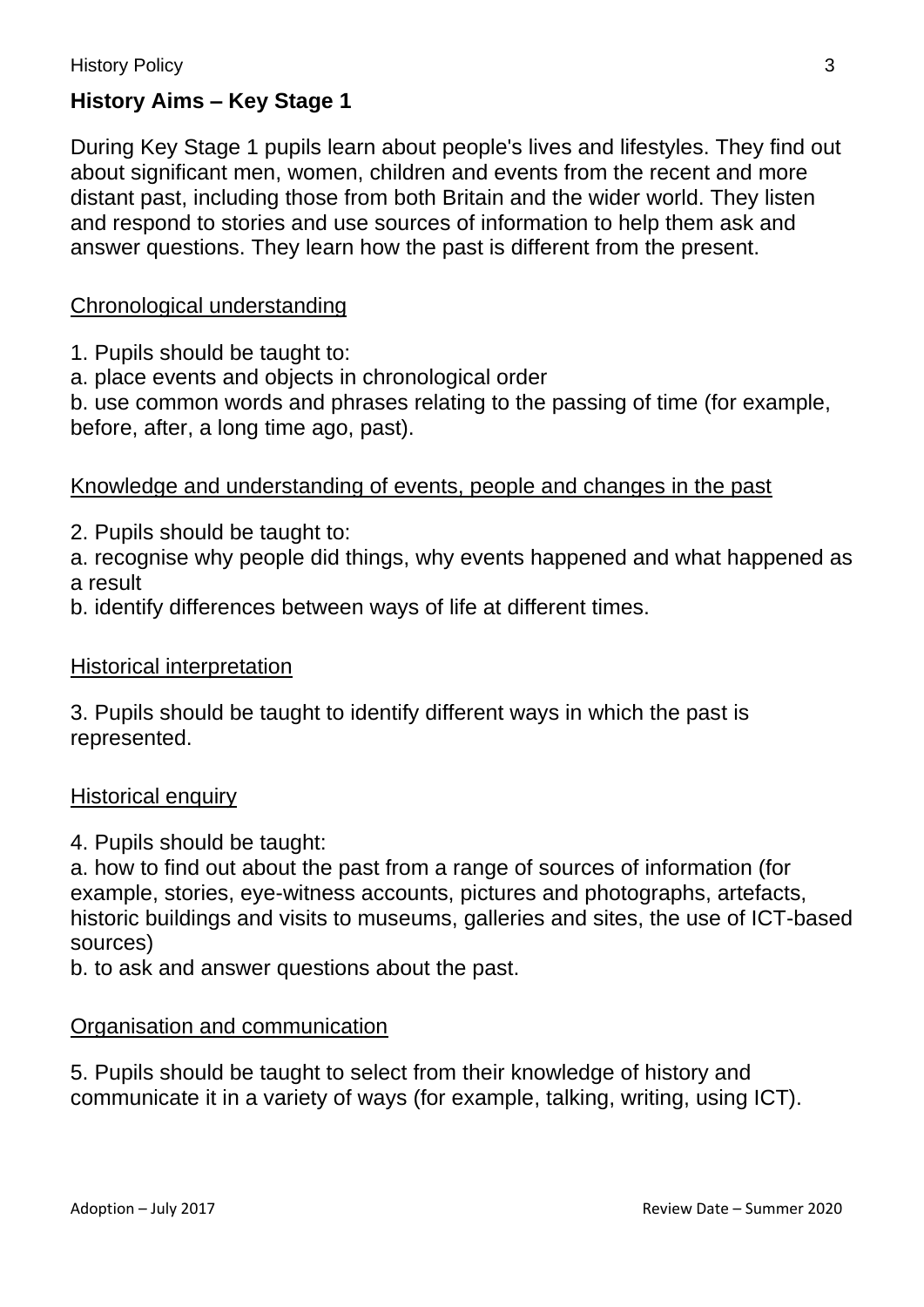## Breadth of study

6. During the key stage, pupils should be taught the knowledge, skills and understanding through the following areas of study:

a. changes in their own lives and the way of life of their family or others around them

b. the way of life of people in the more distant past who lived in the local area or elsewhere in Britain

c. the lives of significant men, women and children drawn from the history of Britain and the wider world (for example, artists, engineers, explorers, inventors, pioneers, rulers, saints, scientists)

d. past events from the history of Britain and the wider world (for example, events such as the Gunpowder Plot, the Olympic Games, other events that are commemorated).

## **History Aims – Key Stage 2**

During Key Stage 2 pupils learn about significant people, events and places from both the recent and more distant past. They learn about change and continuity in their own area, in Britain and in other parts of the world. They look at history in a variety of ways, for example from political, economic, technological and scientific, social, religious, cultural or aesthetic perspectives. They use different sources of information to help them investigate the past both in depth and in overview, using dates and historical vocabulary to describe events, people and developments.

## Chronological understanding

1. Pupils should be taught to:

a. place events, people and changes into correct periods of time

b. use dates and vocabulary relating to the passing of time, including ancient, modern, BC, AD, century and decade.

## Knowledge and understanding of events, people and changes in the past

2. Pupils should be taught:

a. about characteristic features of the periods and societies studied, including the ideas, beliefs, attitudes and experiences of men, women and children in the past b. about the social, cultural, religious and ethnic diversity of the societies studied, in Britain and the wider world

c. to identify and describe reasons for, and results of, historical events, situations, and changes in the periods studied

d. to describe and make links between the main events, situations and changes within and across the different periods and societies studied.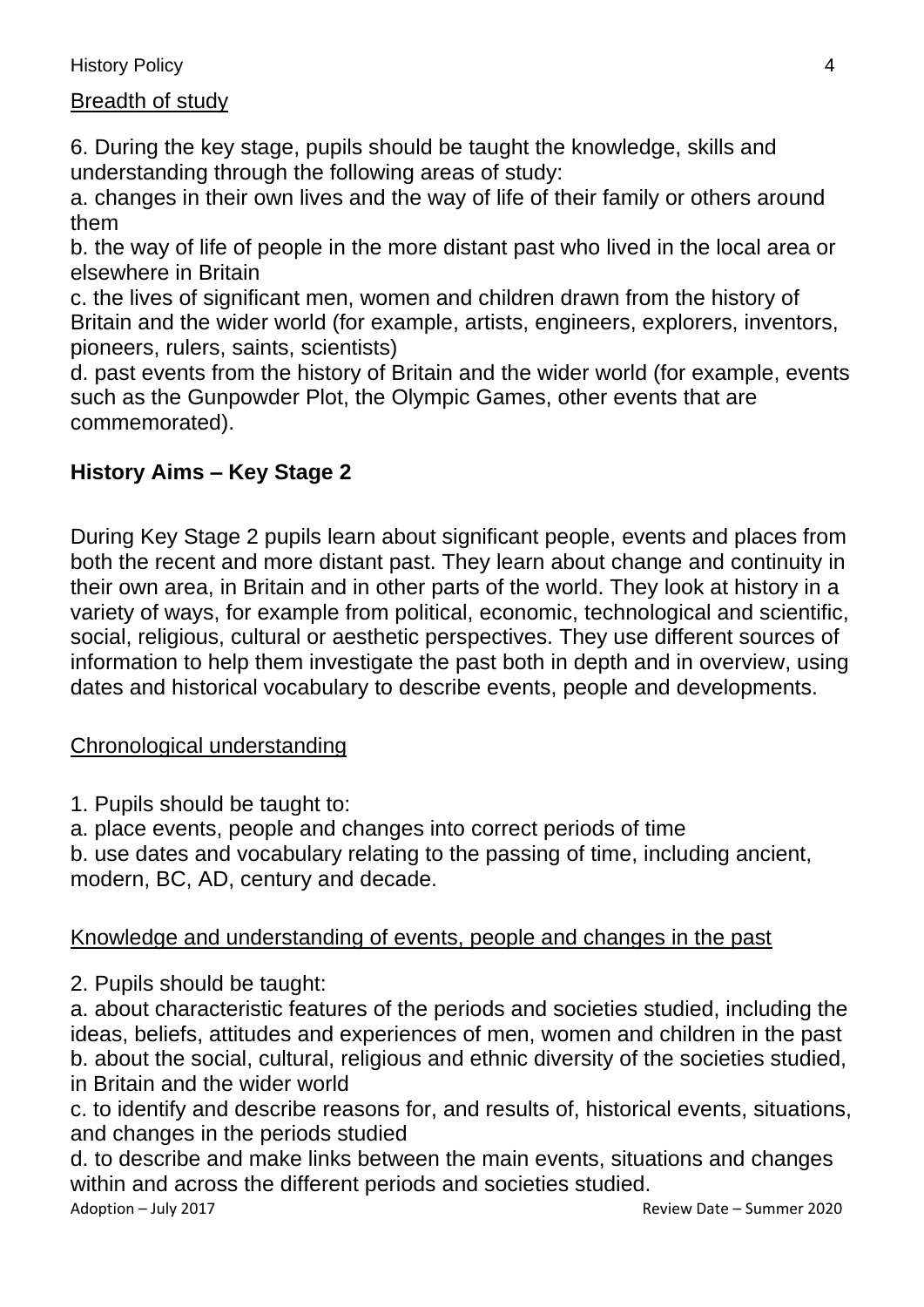## Historical interpretation

3. Pupils should be taught to recognise that the past is represented and interpreted in different ways, and to give reasons for this.

## Historical enquiry

4. Pupils should be taught:

a. how to find out about the events, people and changes studied from an appropriate range of sources of information, including ICT-based sources (for example, documents, printed sources, CD-ROMS, databases, pictures and photographs, music, artefacts, historic buildings and visits to museums, galleries and sites)

b. to ask and answer questions, and to select and record information relevant to the focus of the enquiry.

## Organisation and communication

5. Pupils should be taught to:

- a. recall, select and organise historical information
- b. use dates and historical vocabulary to describe the periods studied

c. communicate their knowledge and understanding of history in a variety of ways (for example, drawing, writing, by using ICT).

#### Breadth of study

6. During the key stage, pupils should be taught the knowledge, skills and understanding through a local history study, three British history studies, a European history study and a world history study.

#### Local history study

7. A study investigating how an aspect in the local area has changed over a long period of time, or how the locality was affected by a significant national or local event or development or by the work of a significant individual.

#### British history

8. In their study of British history, pupils should be taught about:

a. the Romans, Anglo-Saxons and Vikings; Britain and the wider world in Tudor times; and either Victorian Britain or Britain since 1930 b. aspects of the histories of England, Ireland, Scotland and Wales, where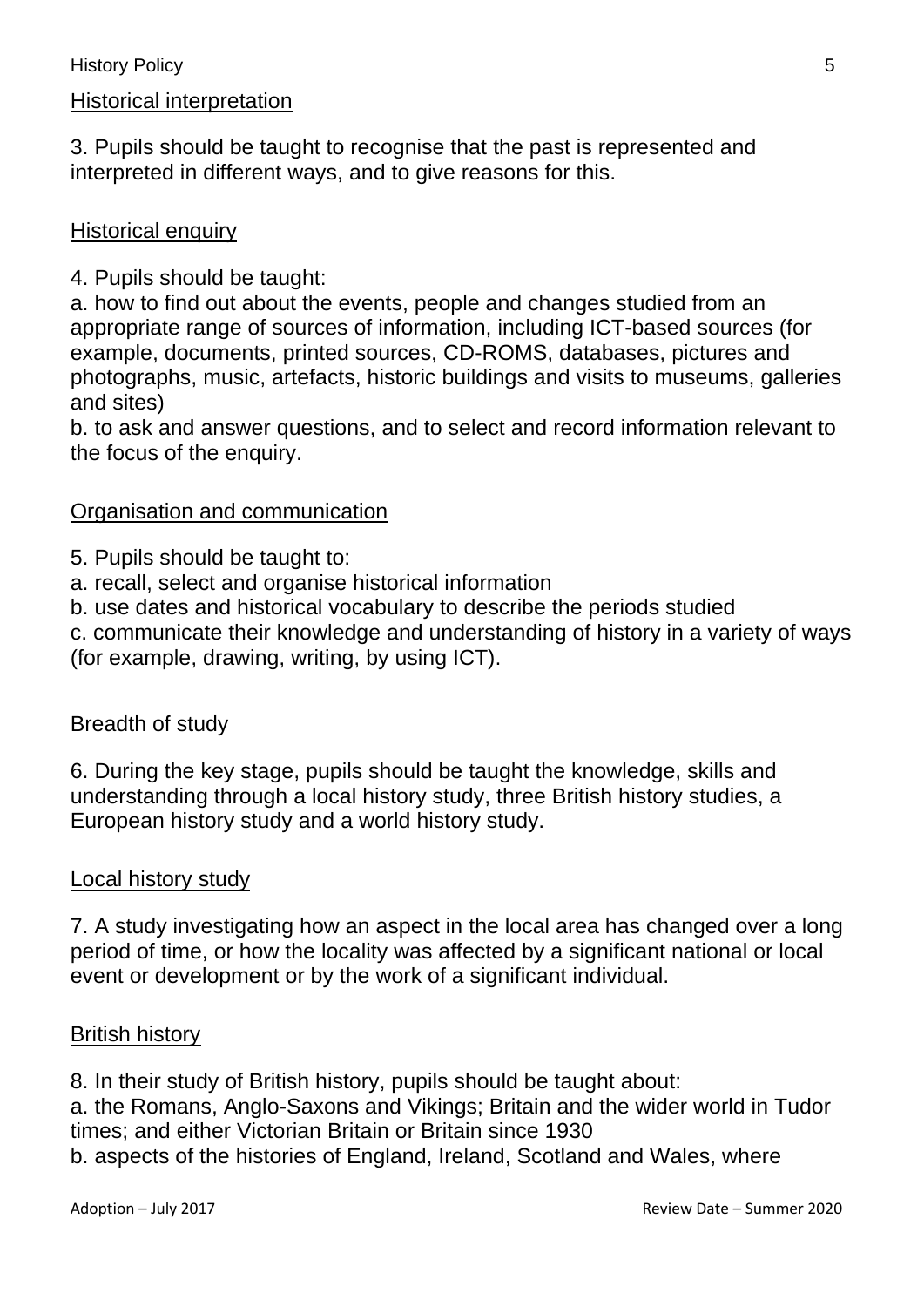appropriate, and about the history of Britain in its European and wider world context, in these periods.

## Romans, Anglo-Saxons and Vikings in Britain

9. An overview study of how British society was shaped by the movement and settlement of different peoples in the period before the Norman Conquest and an in-depth study of how British society was affected by Roman or Anglo-Saxon or Viking settlement.

#### Britain and the wider world in Tudor times

10. A study of some significant events and individuals, including Tudor monarchs, who shaped this period and of the everyday lives of men, women and children from different sections of society.

Victorian Britain or Britain since 1930 11. Teachers can choose between a study of Victorian Britain or Britain since 1930.

#### Victorian Britain

a. A study of the impact of significant individuals, events and changes in work and transport on the lives of men, women and children from different sections of society.

#### Britain since 1930

b. A study of the impact of the Second World War or social and technological changes that have taken place since 1930, on the lives of men, women and children from different sections of society.

#### A European history study

12. A study of the way of life, beliefs and achievements of the people living in Ancient Greece and the influence of their civilisation on the world today.

#### **Curriculum and School Organisation**

Our curriculum covers the skills and topics outlined in the National curriculum. The History curriculum will be planned to ensure suitable progression through the programme of study devised for each class. We will endeavour to achieve a wide coverage of the National Curriculum programmes of study as children move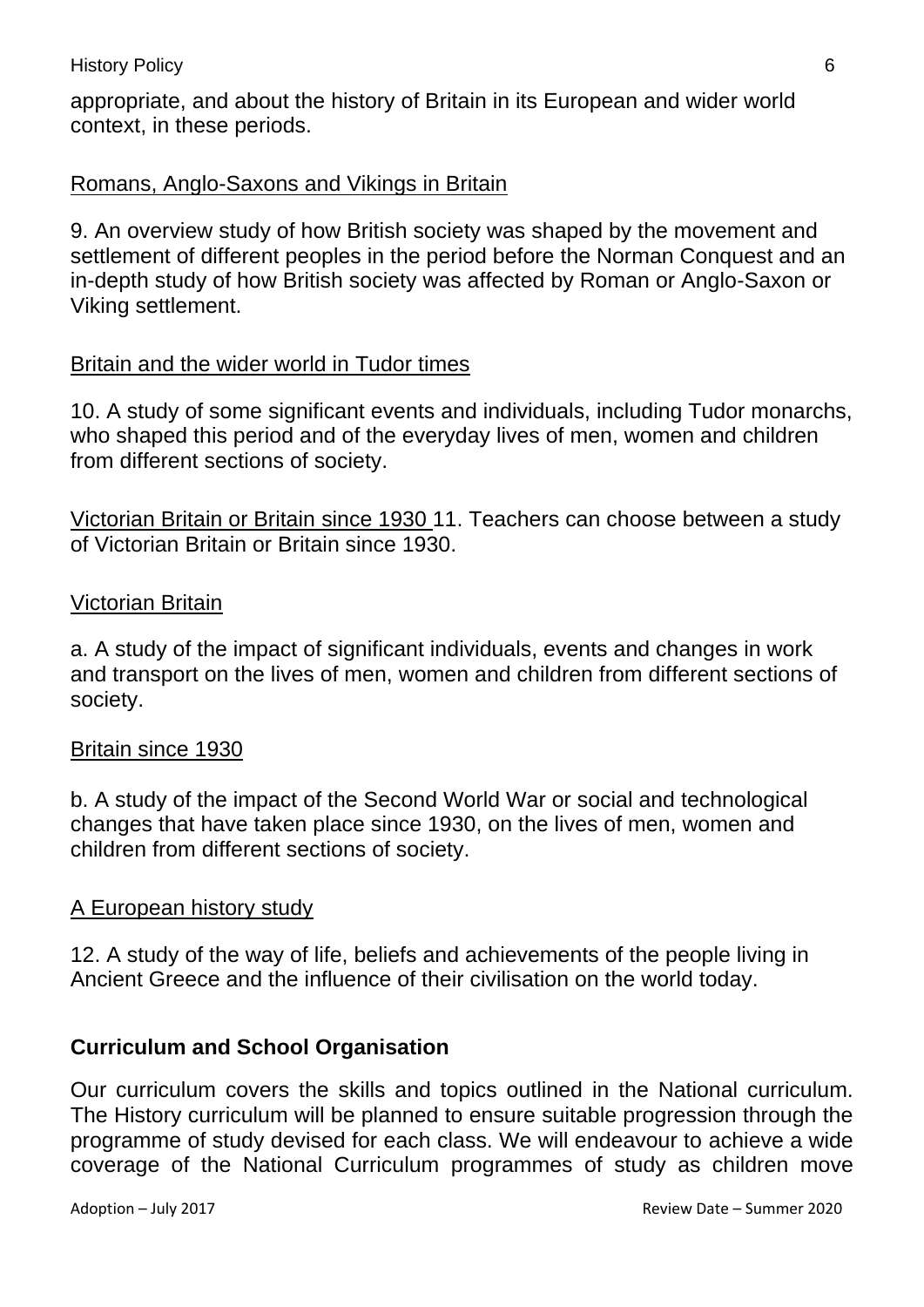through the school. Detailed planning of History work will take place on a half termly and weekly basis by the class teacher and will be seen in long, medium and short term plans.

Detailed curriculum content and progression can be found in the school scheme of work for History and in individual teacher files. The History co-ordinator will evaluate the History curriculum annually and draw up a development plan based upon findings. The development of the History curriculum will involve all members of staff.

## **Education for Sustainable Development**

We recognise that History plays a significant part in promoting education for sustainable development through:-

- Developing pupils' knowledge and understanding of the concepts of sustainable development, such as interdependence, quality of life, global development, resource use, and diversity and the skills to act upon this understanding.
- Developing pupils' skills of critical enquiry and an ability to handle and interpret information.

## **Learning Across the Curriculum**

## **Use of Information Communication Technology**

Pupils will be provided with opportunities to develop and apply their ICT capability to support their learning in History. They will use CD-ROMS and the Internet selectively to find information, e-mail to communicate with people in other places and databases/spreadsheets to handle and present information. History-specific IT skills will also be developed. The History co-ordinator maintains a list of ICT resources for History.

## **Time Allocation**

Each class will complete 3 units of History per year, lasting approximately 6 weeks each. 1 per term.

## **Assessment and Record Keeping**

Assessment of each of the schemes of work will take place half termly. Assessments will be based on the History Skills. See teacher's assessment files. Blank templates of assessment data can be found in the Co-ordinators file and on the staff network.